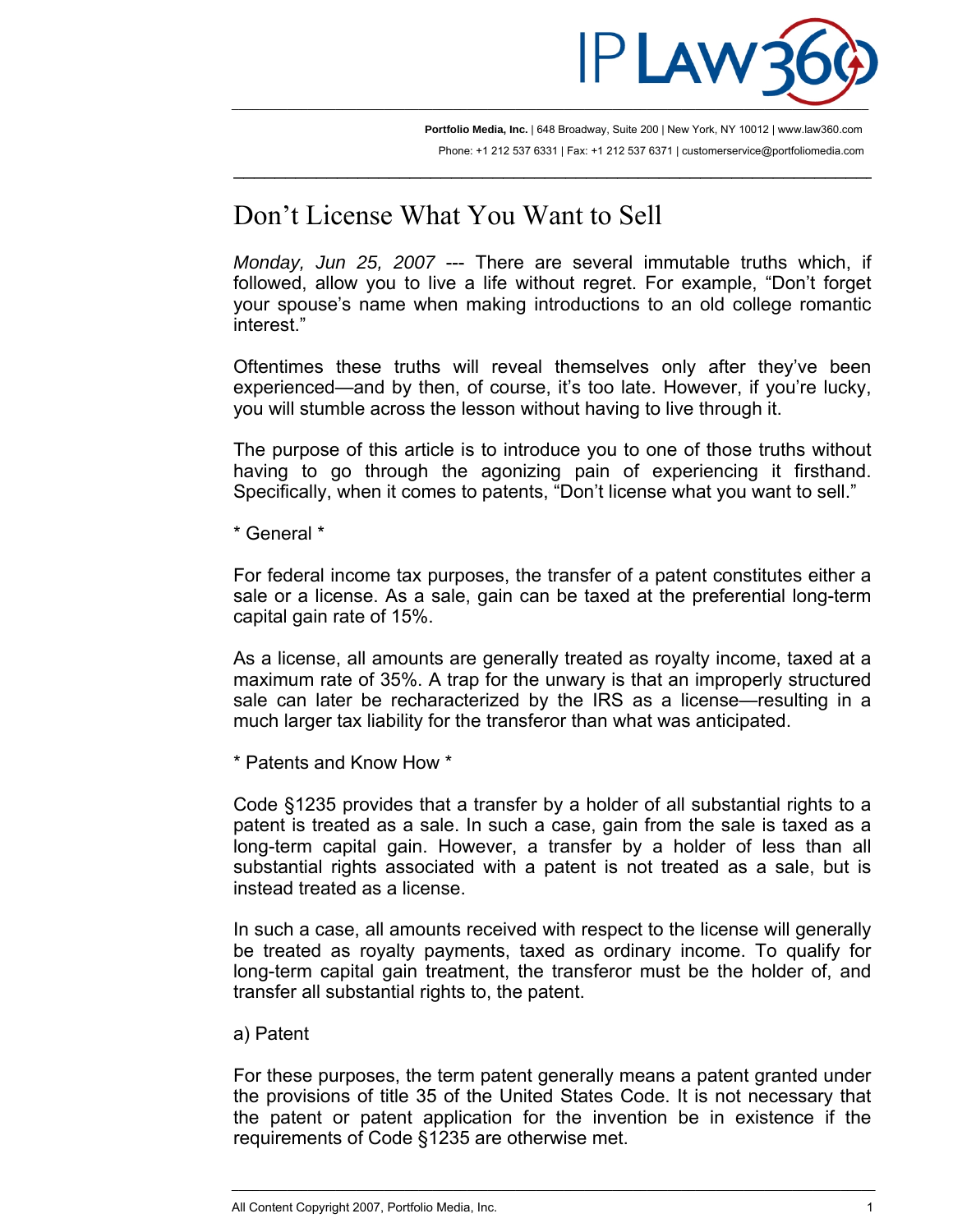

## b) Holder

The word holder is a defined term and means much more than the patent owner or transferor. The policy underlying Code §1235 is to encourage scientific work that leads to patentable technology. As a result, a holder is an individual whose efforts created the property—think of the "first and original" inventors.

As such, the benefits of Code §1235 are available only for developed, as opposed to acquired or assigned, patents. Thus, for example, the organization that employs an inventor cannot qualify as a holder because the individual employee's efforts created the technology, not the employer-organization.

In a partnership, if an individual partner's efforts create the patented invention with the understanding that the resulting patent would become partnership property, then each individual partner may qualify as a holder with respect to his or her share of the patent owned by the partnership. This rule does not apply to corporations or to corporate partners.

c) All Substantial Rights

In general, all substantial rights means all rights that have value at the time of the transfer, including all rights to exclude others from making, using, selling or importing the patented invention. If the transfer is limited, then it may be characterized as a license, and the amounts received as ordinary income. Examples of limitations that can cause a transfer to be characterized as a license include:

Geographical (i.e., limiting the transferee's use to certain States);

Fields of use (i.e., limiting the transferee's use to within certain trades or industries); or

Durational (i.e., limiting the transferee's use to less than the patent's remaining life).

Importantly, the facts and circumstances of the entire transaction (rather than the particular terminology used in the transfer documents) are considered in determining whether all substantial rights were transferred.

If certain requirements are satisfied, the rules applying to patents can also apply to know-how, such as secret formulas and trade names. A different set of rules applies to the transfer of acquired (as opposed to developed) patents or know-how.

\* Practical Suggestions \*

In a transaction involving patents or intellectual property, patent owners and

\_\_\_\_\_\_\_\_\_\_\_\_\_\_\_\_\_\_\_\_\_\_\_\_\_\_\_\_\_\_\_\_\_\_\_\_\_\_\_\_\_\_\_\_\_\_\_\_\_\_\_\_\_\_\_\_\_\_\_\_\_\_\_\_\_\_\_\_\_\_\_\_\_\_\_\_\_\_\_\_\_\_\_\_\_\_\_\_\_\_\_\_\_